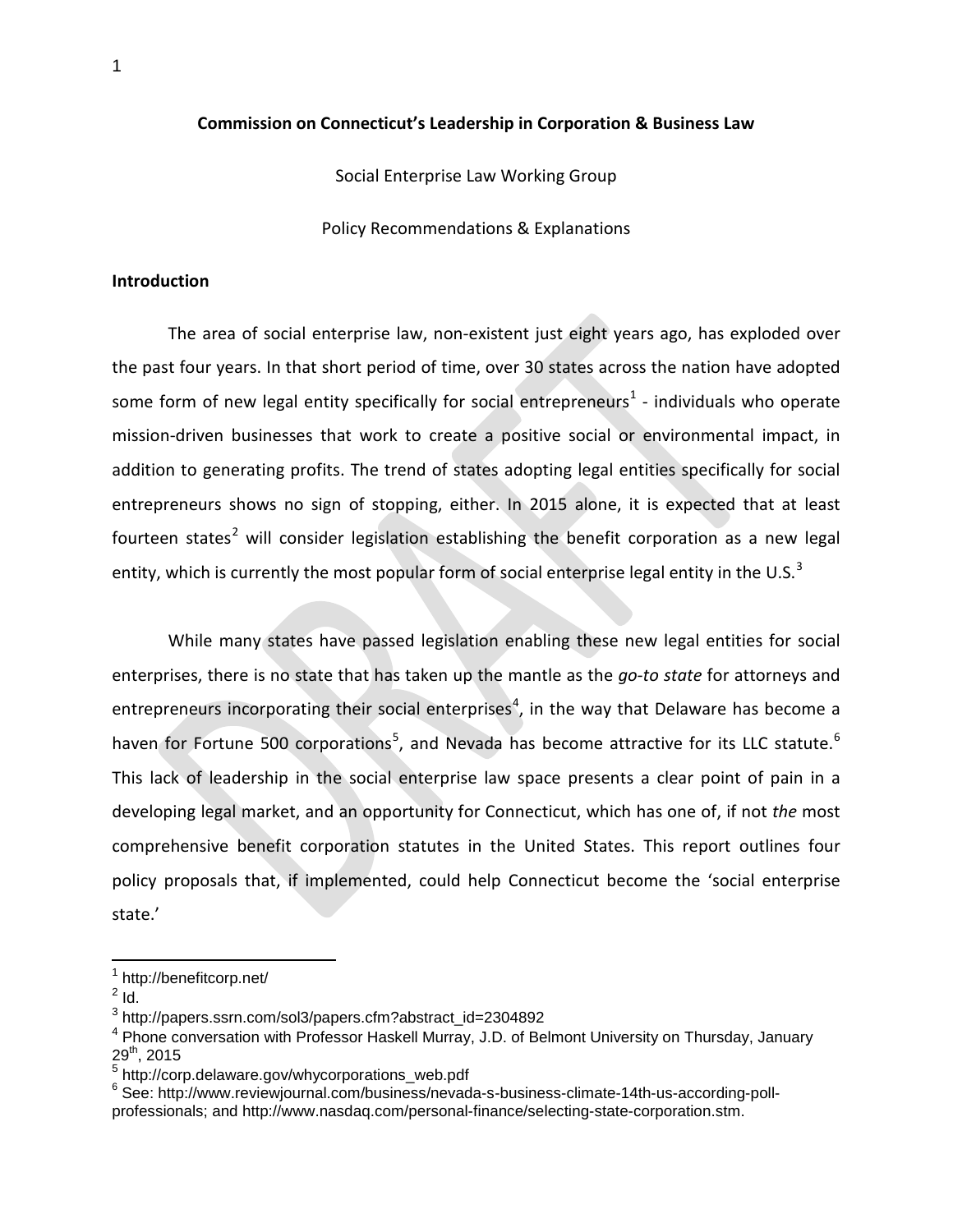## **The Opportunity**

Despite the fact that social enterprise legal entities have been passed into law in a majority of the states across the U.S., there is no state that has formally committed to developing an infrastructure - legally or otherwise - to encourage the organization or incorporation of these new entities, or to provide information and solutions for doing so. Some of the most forward-thinking states have provided helpful links to third party resources on their Secretary of the State's website<sup>[7](#page-1-0)</sup>, have provided easy-to-use incorporation forms,<sup>[8](#page-1-1)</sup> or have provided easy access to public data about social enterprise legal entities.<sup>[9](#page-1-2)</sup> Connecticut, specifically, has developed policy innovations to address perceived issues with legislation in other states.<sup>[10](#page-1-3)</sup>

No state, however, has gone to lengths to establish itself as the "Delaware" of social enterprise law, which is to say that no state has specifically undertaken or executed on a mission to establish itself as a leading or highly desirable location to organize a social enterprise, and/or attract other business entities to organize using their social enterprise statutes. This lack of leadership is demonstrated by the differentiation from state to state in social enterprise statutes, the lack of transparency and understanding of the sector as a whole, and the difficulty in most states (due to a lack of foresight/planning) to track the formation of these new entities, and learn about the challenges they face as they launch and scale.

<span id="page-1-1"></span>

<span id="page-1-0"></span> $\frac{7}{8}$  http://sos.oregon.gov/business/Pages/benefit-company.aspx<br> $\frac{8}{8}$  Connecticut and Nevada offer simple check boxes on their certificate of incorporation forms: [http://www.ct.gov/sots/lib/sots/commercialrecording/allforms/cert\\_of\\_inc\\_-\\_stock\\_corp.pdf;](http://www.ct.gov/sots/lib/sots/commercialrecording/allforms/cert_of_inc_-_stock_corp.pdf)<br>http://nvsos.gov/Modules/ShowDocument.aspx?documentid=669

<span id="page-1-2"></span><sup>&</sup>lt;sup>[9](http://nvsos.gov/Modules/ShowDocument.aspx?documentid=669)</sup> [http://sos.oregon.gov/business/Pages/oregon-benefit-companies.aspx;](http://sos.oregon.gov/business/Pages/oregon-benefit-companies.aspx) [http://www.sos.wa.gov/corps/search\\_advanced.aspx](http://www.sos.wa.gov/corps/search_advanced.aspx)

<span id="page-1-3"></span><http://www.smithmoorelaw.com/b-legal-briefing-new-hampshire-and-connecticut-join-the-ranks>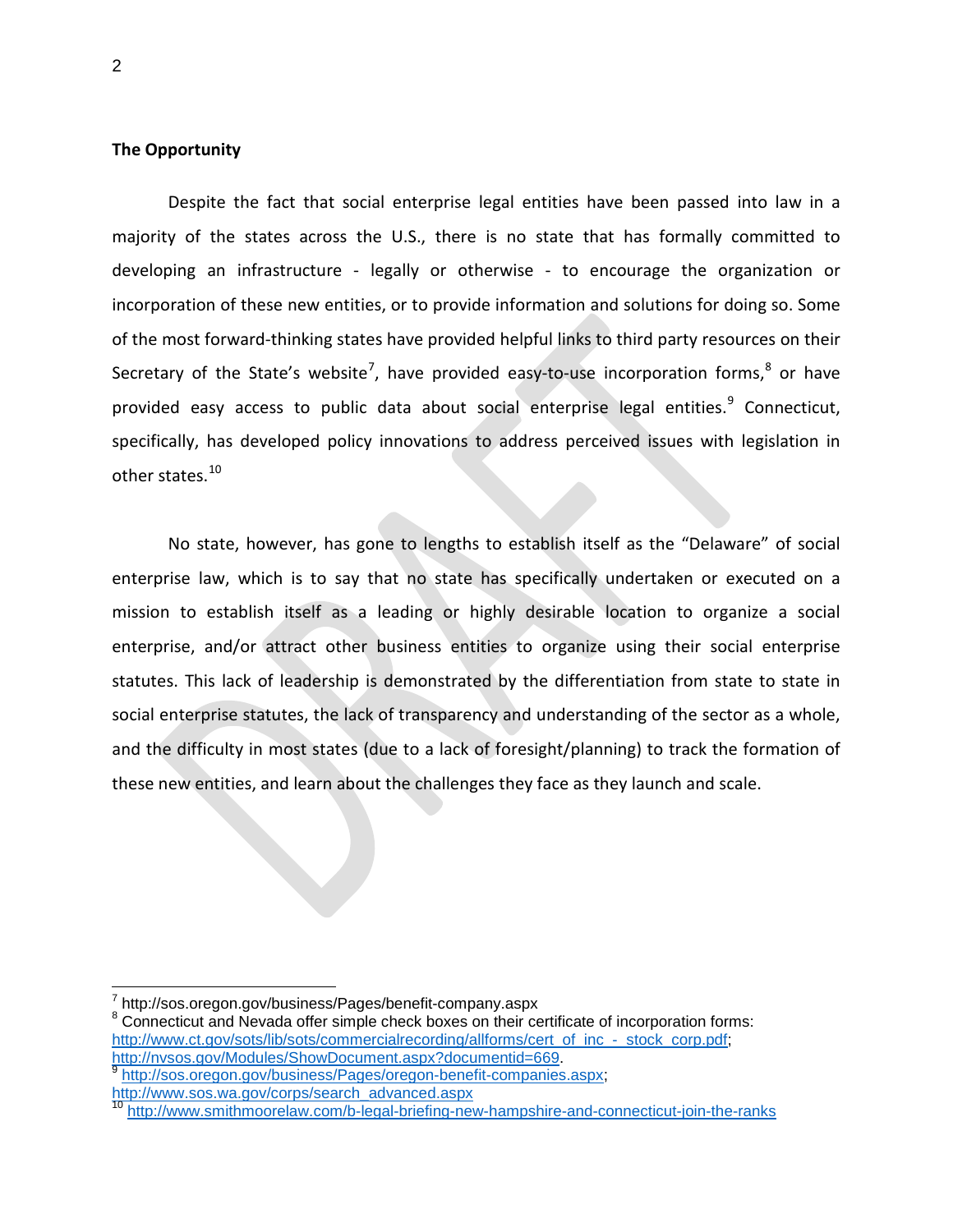

# **POLICY INNOVATION ACROSS THE U.S**

**This diagram demonstrates the number of different approaches that have been taken to create legal structures that address the unique issues social entrepreneurs face while doing business.** 

[11](#page-2-0)

# **Making Connecticut the '***Social Enterprise State'*

Rather than attempt to compete with Delaware, a state that has clearly established a hegemony in the area of corporate law with the operation of its specialized Court of Chancery and Secretary of the State's office, Connecticut is uniquely situated to capitalize on the opportunity to become *the* state for social entrepreneurship. Although there are a number of reasons which can be cited to support this idea, there are three specific reasons of note.

## ๏ *Positive Externalities*

There are considerable positive externalities associated with social entrepreneurship. Social enterprises are for-profit businesses<sup>[12](#page-2-1)</sup> that in some way are dedicated to creating a positive social or environmental impact. While typical businesses provide positive externalities

<span id="page-2-0"></span> <sup>11</sup> http://socentlaw.com/2014/08/social-enterprise-law-update-and-map/

<span id="page-2-1"></span> $12$  Every social enterprise entity across the U.S. is taxed as either a partnership, an S Corporation, or a C Corporation, and receives no special tax breaks or subsidies at the State or Federal level.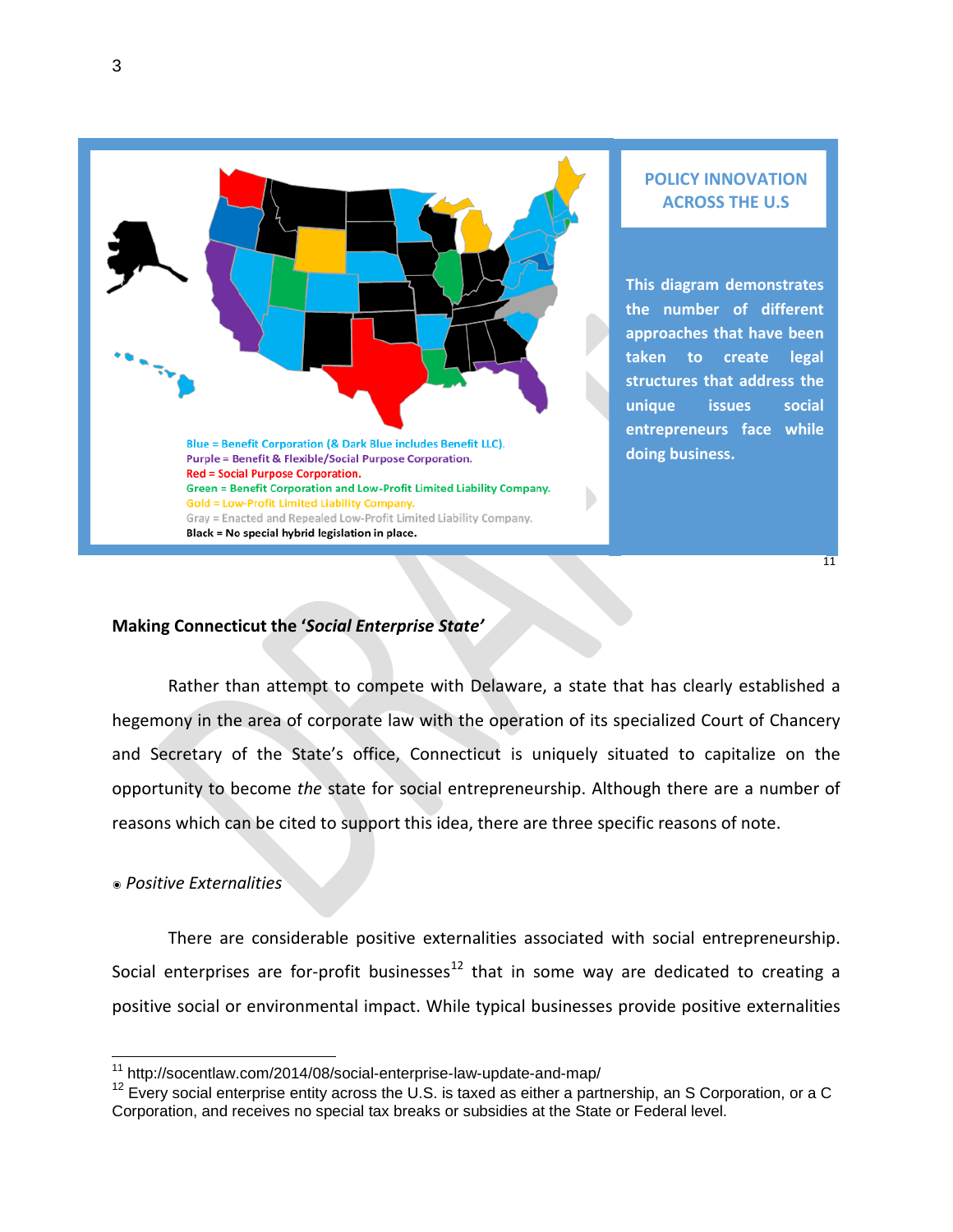such as providing jobs, and bringing goods or services to market, social enterprises go the extra mile and operate with social or environmental mission. Social enterprises commonly carry out their mission by hiring individuals from underserved communities, by donating significant amounts of goods, services, or cash to charitable entities, or by offering goods or services that create an inherent social or environmental impact at affordable rates. Social enterprises create jobs, pay taxes, and make the communities that they operate in better places to live and work.

One example of a highly impactful social enterprise is Greyston Bakery. A benefit corporation, the company makes brownies for Ben & Jerry's Ice Cream products, and also produces items for Whole Foods.<sup>[13](#page-3-0)</sup> The company creates a positive social impact through its open door hiring policy, which allows individuals from Yonkers, New York with criminal backgrounds, a past history of drug use, or low to no education a chance to work in the brownie factory, no questions asked.<sup>[14](#page-3-1)</sup> They also donate 2% of their revenues through brownie sales to the Whole Planet Foundation, an organization that makes micro loans to small businesses in Yonkers.<sup>[15](#page-3-2)</sup>

Another example of a social enterprise is the Walker Group. Located in Farmington, Connecticut, the company is one of the largest IT services firms in the greater Hartford area. The company creates a social impact through its profit distribution model. One third of its profits are distributed to shareholders, one third are distributed to employees in the form of bonuses, and one third are donated to charity.<sup>[16](#page-3-3)</sup> The company's CEO and primary shareholder, Kate Emery, has also instituted salary controls to ensure that the ratio of pay from the CEO to the lowest-paid individual is remains equitable and constant. $^{17}$  $^{17}$  $^{17}$ 

These are just two examples of impactful social enterprises, but there are hundreds of others operating across the country. All social enterprises operate on a varying spectrum of size

<span id="page-3-1"></span><span id="page-3-0"></span><sup>13</sup> http://benefitcorp.net/storage/documents/greyston\_annual\_2012\_ks\_05.pdf <sup>14</sup> Id.

 $15 \over 10$ .

<span id="page-3-3"></span><span id="page-3-2"></span><sup>&</sup>lt;sup>16</sup> http://www.thewalkergroup.com/about-us/social-enterprise/<br><sup>17</sup> Id.

<span id="page-3-4"></span>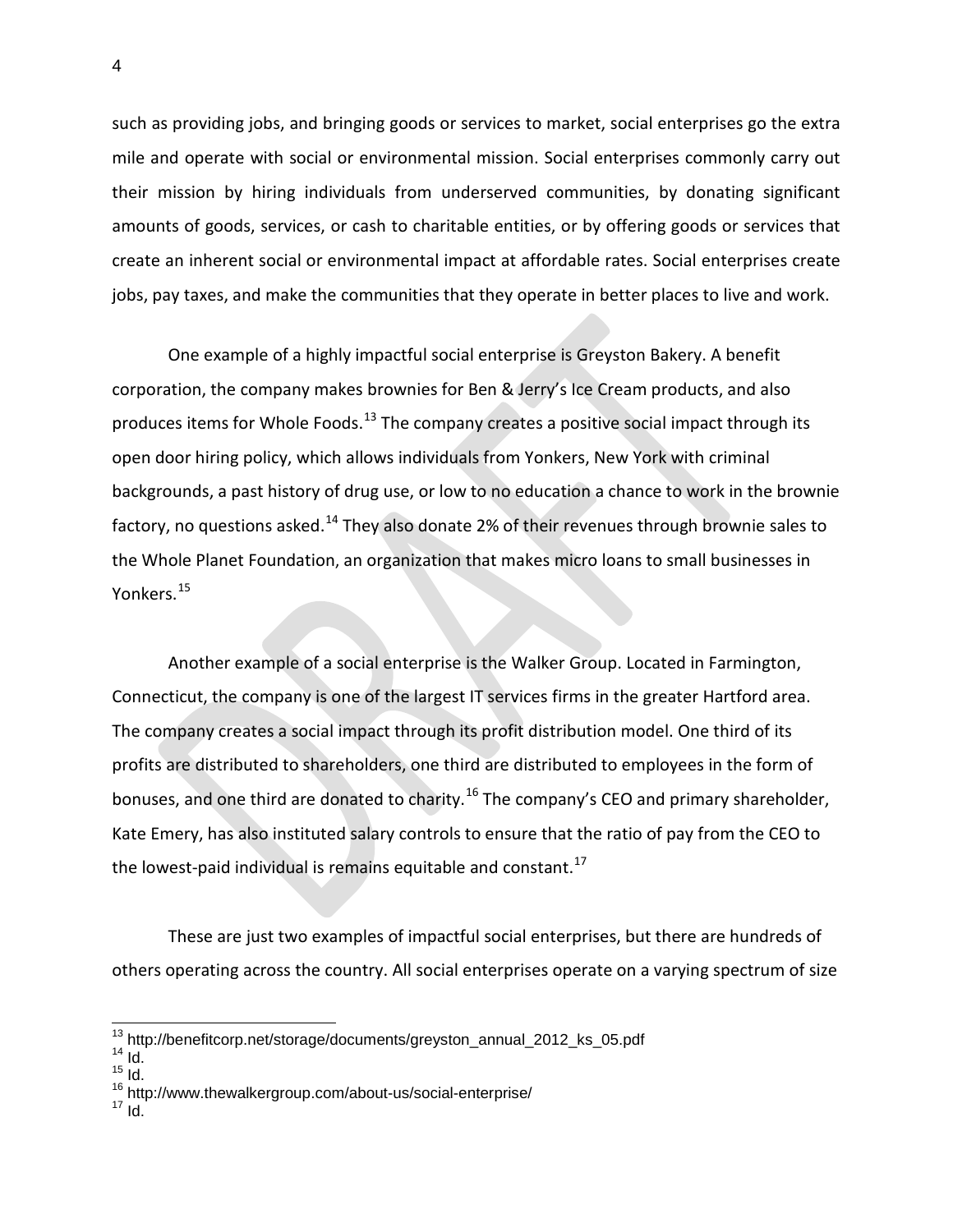and profitability, but share a common goal of creating a social or environmental impact. While Connecticut has a large number of social enterprises operating within the state, increasing the size of the sector would surely be desirable, as it would drive economic growth and generate a positive impact in Connecticut's cities and towns – the kinds of positive externalities that the State of Connecticut could surely benefit from.

#### ๏ *Market Expansion*

Another factor supporting the assertion that Connecticut should become a state known for its social enterprise sector, is that the social enterprise movement is one that is rapidly expanding, not contracting. As mentioned above, while it took 30 years to see adoption of LLCs across all 50 states, $^{18}$  $^{18}$  $^{18}$  in just over four years, 30 states have already adopted social enterprise statutes.<sup>[19](#page-4-1)</sup> Additionally, millennials, the fastest growing demographic group,<sup>[20](#page-4-2)</sup> prefer to work for these types of impactful companies. In a recent study, 58% of soon-to-be college graduates stated that they would take a 15% pay cut to work for an organization that has values that reflected their own.<sup>[21](#page-4-3)</sup> There is support from consumers as well. A recent study out of NYU's Stern School of Business found that "60 percent of consumers are indeed willing to pay extra for socially responsible products and, on average, those consumers were willing to pay a 17.3 percent premium for them."<sup>[22](#page-4-4)</sup>

The social enterprise sector is clearly up-and-coming, and enjoys wide support from the millennial generation. Making Connecticut *the* state for social enterprise would be an investment in the future, as it would make the state attractive to a generation whose spending power and ability to start or invest in businesses is on the cusp of increasing. It would also likely lead to an increase in the number of businesses choosing to establish and maintain their

18

<span id="page-4-0"></span>[https://www.americanbar.org/newsletter/publications/law\\_trends\\_news\\_practice\\_area\\_e\\_newsletter\\_hom](https://www.americanbar.org/newsletter/publications/law_trends_news_practice_area_e_newsletter_home/llc.html) [e/llc.html](https://www.americanbar.org/newsletter/publications/law_trends_news_practice_area_e_newsletter_home/llc.html)

<span id="page-4-1"></span> $\frac{19}{19}$  Supra at 11.

<span id="page-4-2"></span><sup>20</sup> [http://www.fastcompany.com/3033488/hit-the-ground-running/4-employee-engagement-secrets-from](http://www.fastcompany.com/3033488/hit-the-ground-running/4-employee-engagement-secrets-from-millennials)[millennials](http://www.fastcompany.com/3033488/hit-the-ground-running/4-employee-engagement-secrets-from-millennials)<br><sup>21</sup> https://netimpact.org/sites/default/files/documents/what-workers-want-2012-summary.pdf

<span id="page-4-4"></span><span id="page-4-3"></span><sup>&</sup>lt;sup>22</sup> [http://www.nyu.edu/about/news-publications/news/2013/09/17/stern-study-shows-customers-are](http://www.nyu.edu/about/news-publications/news/2013/09/17/stern-study-shows-customers-are-willing-to-pay-more-for-socially-responsible-products-.html)[willing-to-pay-more-for-socially-responsible-products-.html](http://www.nyu.edu/about/news-publications/news/2013/09/17/stern-study-shows-customers-are-willing-to-pay-more-for-socially-responsible-products-.html)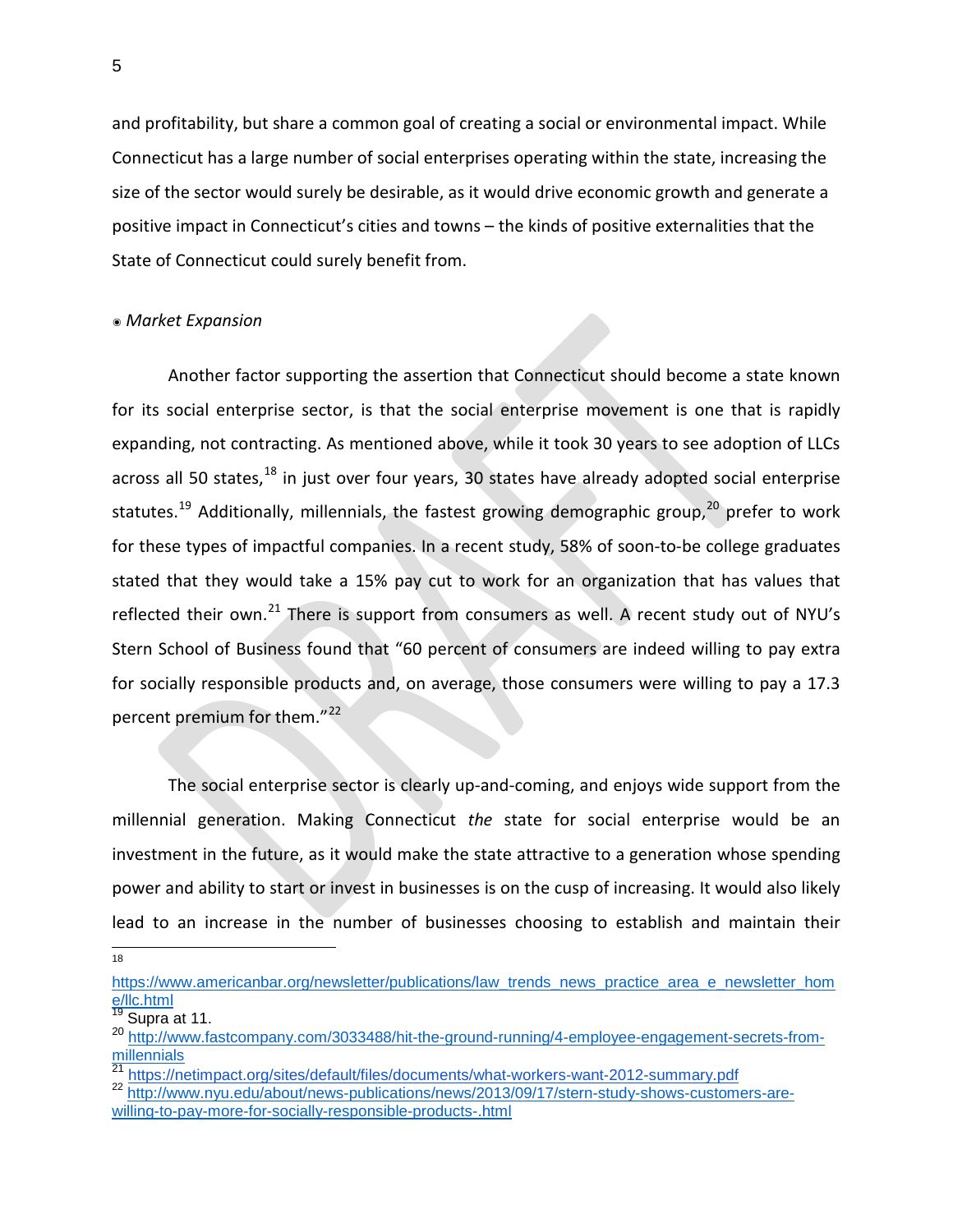headquarters within the state, because there would be a culture of social entrepreneurship, and a critical mass of these types of businesses operating here.

#### ๏ *Low Barriers to Making Connecticut a Leader*

Another reason to make Connecticut *the* social enterprise state is the low marginal costs associated with doing so. As stated previously in this report, no state has taken up the mantle as *the* state for social entrepreneurship, and Connecticut's Benefit Corporation Act is one of the most comprehensive in the country. Because of this fact, it will not take much policy innovation or heavy lifting on the part of Connecticut's legislature to position the state as a national leader in this area, as Connecticut would have a "first to market" advantage within the sector. In the next section, there is a list of four policy innovations that, if passed into law, would position Connecticut as a leading and highly desirable location to organize a social enterprise.

## **Policy Proposals**

The following proposals were developed as a result of a comprehensive nation-wide study of social enterprise statutes and scholarly articles, as well as significant numbers of discussions with attorneys, social entrepreneurs, and experts in social enterprise law. They are designed to work together to make it as simple as possible for entrepreneurs to organize and operate as a social enterprise in Connecticut, for consumers to differentiate them from standard businesses, and to incentivize potential investors to drive capital to social enterprises. While each of the four proposals would have a positive effect on Connecticut's social enterprise sector if they were implemented separately, together, they will be much more powerful. The policy proposals combine to create a comprehensive approach to making Connecticut a leader in social enterprise law by driving greater information and capital flows, while at the same time making it easier for startup social enterprises to do business within the state.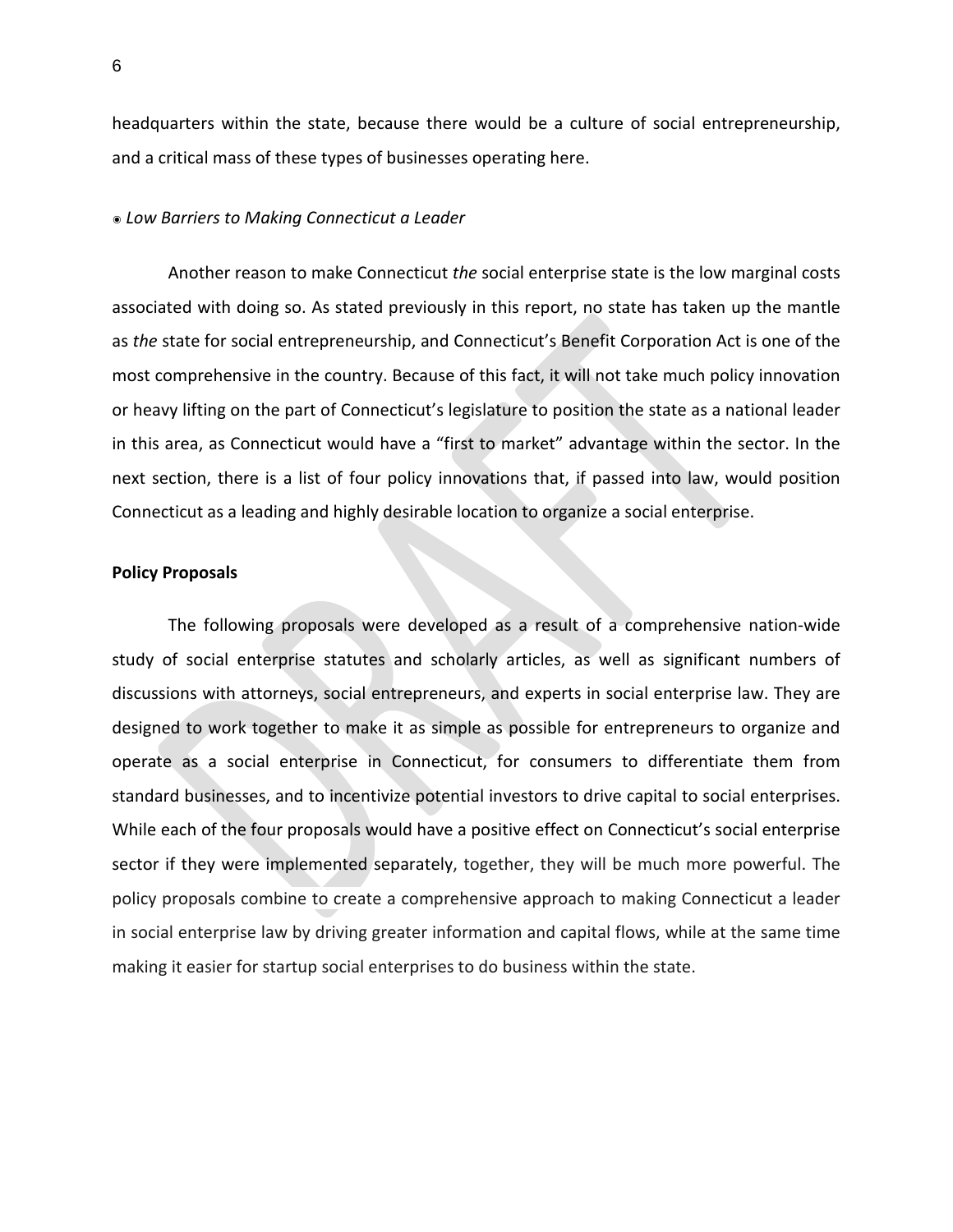## ๏ Naming

For social entrepreneurs, the ability to clearly differentiate a social enterprise from a regular for-profit business is a key signaling function for attracting customers and investors. Likewise, from a legal standpoint, it is generally seen as important to differentiate between entity types such as corporations and limited liability companies by placing a signifier such as "LLC" or "Inc." after the name of the business. While some states have created unique signifiers for benefit corporations (Delaware benefit corporations must put "PBC" $^{23}$  $^{23}$  $^{23}$  where typical corporations place "Inc.", and Minnesota Benefit Corporations must put "GBC" or "SBC"), [24](#page-6-1) every other state that has passed benefit corporation legislation (including Connecticut) treats them like regular corporations, simply requires the use of "Inc.," "Corp.," or "Incorporated" after the business's name.<sup>[25](#page-6-2)</sup> This trend, somewhat strangely enough, is unique to benefit corporations. Other social enterprise entities use their own unique indicators. For example, 'low-profit limited liability companies are required by law to use "L3C" as a signifier<sup>26</sup>, 'social purpose corporations' must use "SPC,"<sup>[27](#page-6-4)</sup> etc.

To ensure that the distinction between benefit corporations and other corporations is clear, the signifier "BC" or "Ben. Corp." should be required after the names of all benefit corporations operating or incorporating in Connecticut.<sup>[28](#page-6-5)</sup> This would leave little doubt in the minds of consumers whether or not the company was organized as a benefit corporation. It would also be an added advantage in the fight against greenwashing, a practice whereby businesses without a demonstrable social or environmental mission position themselves as

<span id="page-6-0"></span><sup>&</sup>lt;sup>23</sup>http://benefitcorp.net/storage/documents/How\_to\_Become\_a\_DE\_Public\_Benefit\_Corporation\_Charter \_Amendment.pdf

<span id="page-6-1"></span><sup>&</sup>lt;sup>24</sup> http://socentlaw.com/2014/08/social-enterprise-law-update-and-map/

<span id="page-6-2"></span><sup>&</sup>lt;sup>25</sup> Brewer, Cass, Social Enterprise Entity Comparison Chart (August 1, 2014). Available at SSRN: http://ssrn.com/abstract=2304892

<span id="page-6-3"></span><sup>26</sup> <http://www.cga.ct.gov/2011/rpt/2011-R-0344.htm>

<span id="page-6-5"></span>

<span id="page-6-4"></span><sup>27</sup> <http://apps.leg.wa.gov/rcw/default.aspx?cite=23B.25&full=true#23B.25.040><br><sup>28</sup> Some people use the term "B Corp" to refer to a benefit corporation. A "b corp," however, is a certification offered by B Lab, the non-profit organization that developed the first benefit corporation act. Any for-profit organization, regardless of its legal structure, can become a "certified b corp." Requiring Connecticut benefit corporations to call themselves "b corps" would likely breed even more confusion that what currently exists when it comes to the difference between the "b corp" certification, and the "benefit corporation" legal entity. To learn more, visit<http://ctinnovations.com/resource/70/BCorpsvsBenefitCorps>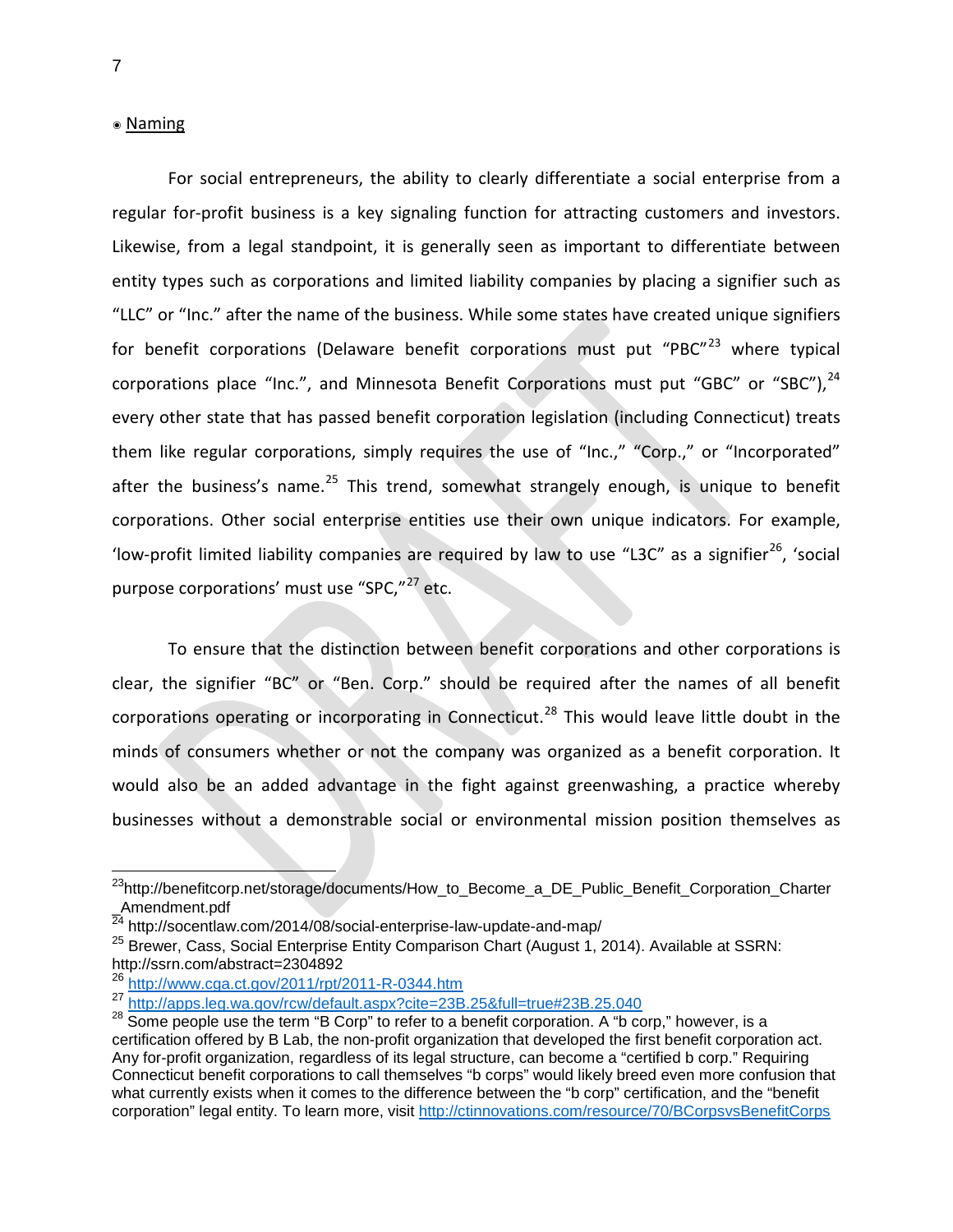social enterprises as a marketing ploy. Additionally, because it will not include the "G" or "P" before the "BC" of the signifier, as in Delaware and Minnesota, it will be as simple as possible for those not familiar with benefit corporations to ascertain what exactly the signifier is referring to. Ideally, it would also set a precedent favoring simplicity and uniformity (since the signifier is not state-specific), leading to adoption in other states.

### ๏ Benefit LLC

The 'benefit LLC' is an elegant solution to an issue that many attorneys have identified with the benefit corporation - the issue of double taxation. Benefit corporations can be taxed under either subchapter C, or subchapter S of the federal tax code, which in turn affects state tax status.<sup>[29](#page-7-0)</sup> The earnings of subchapter C corporations are taxed once at the corporate level, and then again when dividends are paid out, hence the term "double taxation."<sup>[30](#page-7-1)</sup> Subchapter S corporations receive pass-through tax treatment, meaning that any earnings or losses are passed through to the personal income statements of the owners of the corporation.<sup>[31](#page-7-2)</sup> This is known as "single" taxation.

It is quite obvious why a startup social entrepreneur would not prefer subchapter C tax status, and would choose to elect subchapter S tax status. Unfortunately, there are significant downsides to electing subchapter S tax status. To do so, all shareholders of the business must be U.S. Citizens, and must be natural persons (no investment companies allowed).<sup>[32](#page-7-3)</sup> Additionally, S corporations may only issue one class of stock, and there may be no more than one hundred shareholders of the corporation.<sup>[33](#page-7-4)</sup> With the myriad issues that subchapter S taxation causes, many Connecticut practitioners working with social entrepreneurs have been reticent to recommend the benefit corporation as a legal structure to their start-up clients, and

<span id="page-7-0"></span><sup>&</sup>lt;sup>29</sup> http://benefitcorp.net/what-makes-benefit-corp-different/benefit-corp-and-nonprofits<br><sup>30</sup> <http://www.inc.com/guides/starting-a-c-corp.html><br><sup>31</sup> http://www.irs.gov/Businesses/Small-Businesses-&-Self-Employed/S-Corpora

<span id="page-7-1"></span>

<span id="page-7-2"></span>

<span id="page-7-3"></span>

<span id="page-7-4"></span> $33 \overline{1d}$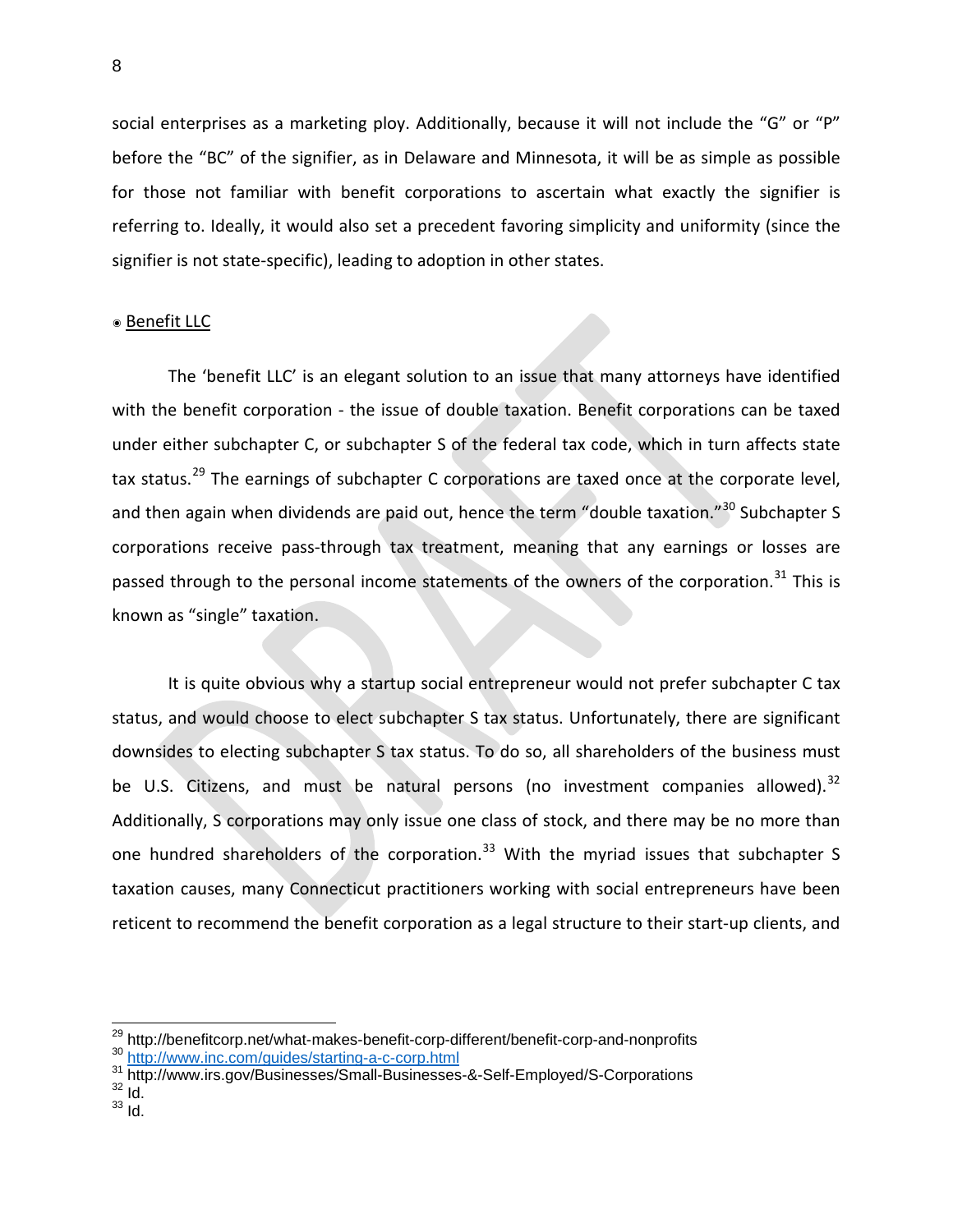have called for adoption of legislation establishing "benefit LLCS," which are available now in two states, Oregon and Maryland.<sup>[34](#page-8-0)</sup>

Benefit LLCs are treated identically to LLCs for tax purposes. They receive all of the benefits S Corporations do with pass-through taxation, but without the onerous obstacles. Much like its statutory sister the benefit corporation, the benefit LLC is required to provide both a general ("a material, positive, impact on society and the environment") $^{35}$  $^{35}$  $^{35}$  and (if desired) a specific public benefit.<sup>[36](#page-8-2)</sup> In addition, like benefit corporations, benefit LLCs are required to submit an annual benefit report which includes an assessment of the business's social and environmental impact by an independent third party, and include a narrative discussing the extent to which a specific and/or general public benefit has been created, along with any circumstances which hindered the creation of a specific and/or public benefit by the benefit LLC.<sup>[37](#page-8-3)</sup> All other elements of the benefit LLC are identical to and subject to the same laws as a traditional LLC.

Because the LLC is a hybrid legal entity that is extremely flexible (it has a partnership's tax structure and the limited liability of a corporation), it is possible for critics to question the utility associated with creating a new, separate legal entity based on the LLC that accomplishes nothing a regular LLC cannot (technically) already do. Proponents would answer by citing the lower transaction costs and branding advantages of the benefit LLC. In a law review article by J. Haskell Murray, a frequent scholarly contributor to the area of social enterprise law, he states that "[s]ocial investors want transparency, accountability, and measurability, but each of those increases transaction costs for the social entrepreneur. Social entrepreneurs with their often very small companies, need easy points of entry."<sup>[38](#page-8-4)</sup>

<span id="page-8-0"></span> $^{34}$  http://socentlaw.com/2014/08/social-enterprise-law-update-and-map/<br> $^{35}$  S.B. 595, 2011 Gen. Assemb, Reg. Sess. (Md. 2011).<br> $^{36}$  Id.

<span id="page-8-3"></span><span id="page-8-2"></span><span id="page-8-1"></span> $37 \overline{10}$ .

<span id="page-8-4"></span><sup>38</sup> Murray, *supra* note 2 (manuscript at 42).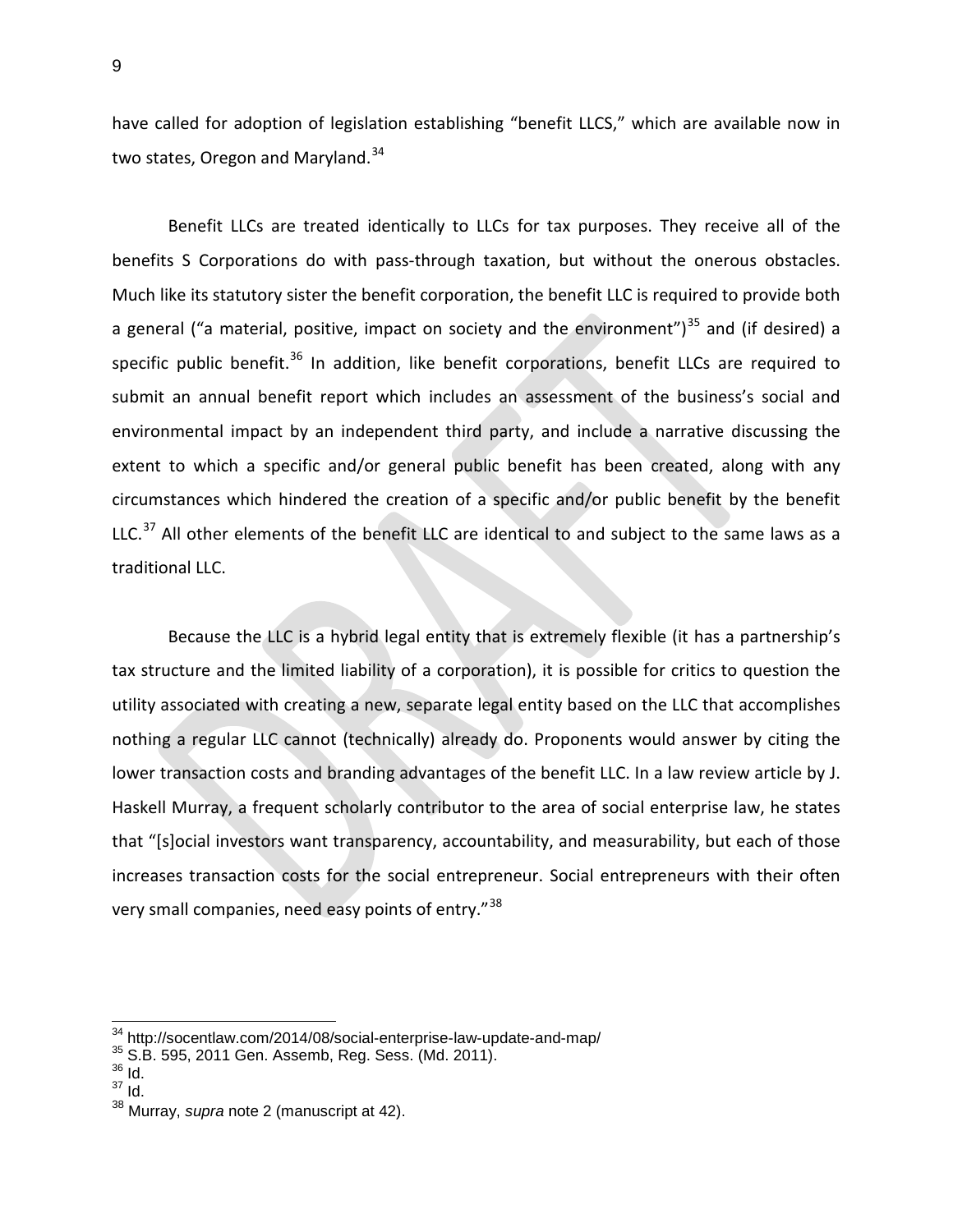Murray later suggests that benefit LLCs, along with "increased automation of organizational documents<sup>"[39](#page-9-0)</sup> will help provide budding social entrepreneurs with a ready-made framework for organizing their social enterprise, through the use of the benefit LLC framework and model organization documents. Ultimately, the benefit LLC can offer startup social entrepreneurs an alternative to creating benefit corporations, providing the easy point of entry discussed by Professor Murray, and minimizing transaction costs.

With regards to branding, the use of the 'benefit LLC' signifier can help signal to businesspeople and consumers alike that it operates with a fundamentally different purpose than the typical LLC, and that it is attempting to solve social problems with market-based solutions. As noted in the previous section, rather than forcing the greater public to examine mission statements, corporate reports, etc. consumers can look to the signifier following the business's name and receive "some assurance that the company is attempting to improve society and the environment,"<sup>[40](#page-9-1)</sup> thus providing a substantial boost to the marketing efforts of nascent social enterprises, which would normally not have sufficient funds to differentiate themselves from typical for-profit ventures.

When it comes to making Connecticut *the* state for social enterprise law, making benefit LLCs available is absolutely crucial. Oregon, whose Benefit Corporation Act went into effect on January 1st, 2014, has 62 benefit corporations that have incorporated to date.<sup>[41](#page-9-2)</sup> In stark contrast, Oregon's benefit LLC, which also became available on January 1st, 2014 has 362 users of the entity.<sup>[42](#page-9-3)</sup> While it is difficult to ascertain for certain why this is the case, it can almost certainly be attributed to the fact that the LLC form is preferred by attorneys when establishing start-up businesses, due to the flexibility and tax advantages that the form provides.

Connecticut, where the benefit corporation entity has been available for just five months, had 32 companies that incorporated as a benefit corporation as of January  $29<sup>th</sup>$ , 2015,

<span id="page-9-0"></span> <sup>39</sup> Id. at 43.

 $^{40}$  Id.

<span id="page-9-3"></span><span id="page-9-2"></span><span id="page-9-1"></span><sup>&</sup>lt;sup>41</sup> Sos.oregon.gov/business/Pages/Oregon-benefit-companies.aspx (Last accessed March 23<sup>rd</sup>, 2015)<br><sup>42</sup> Id.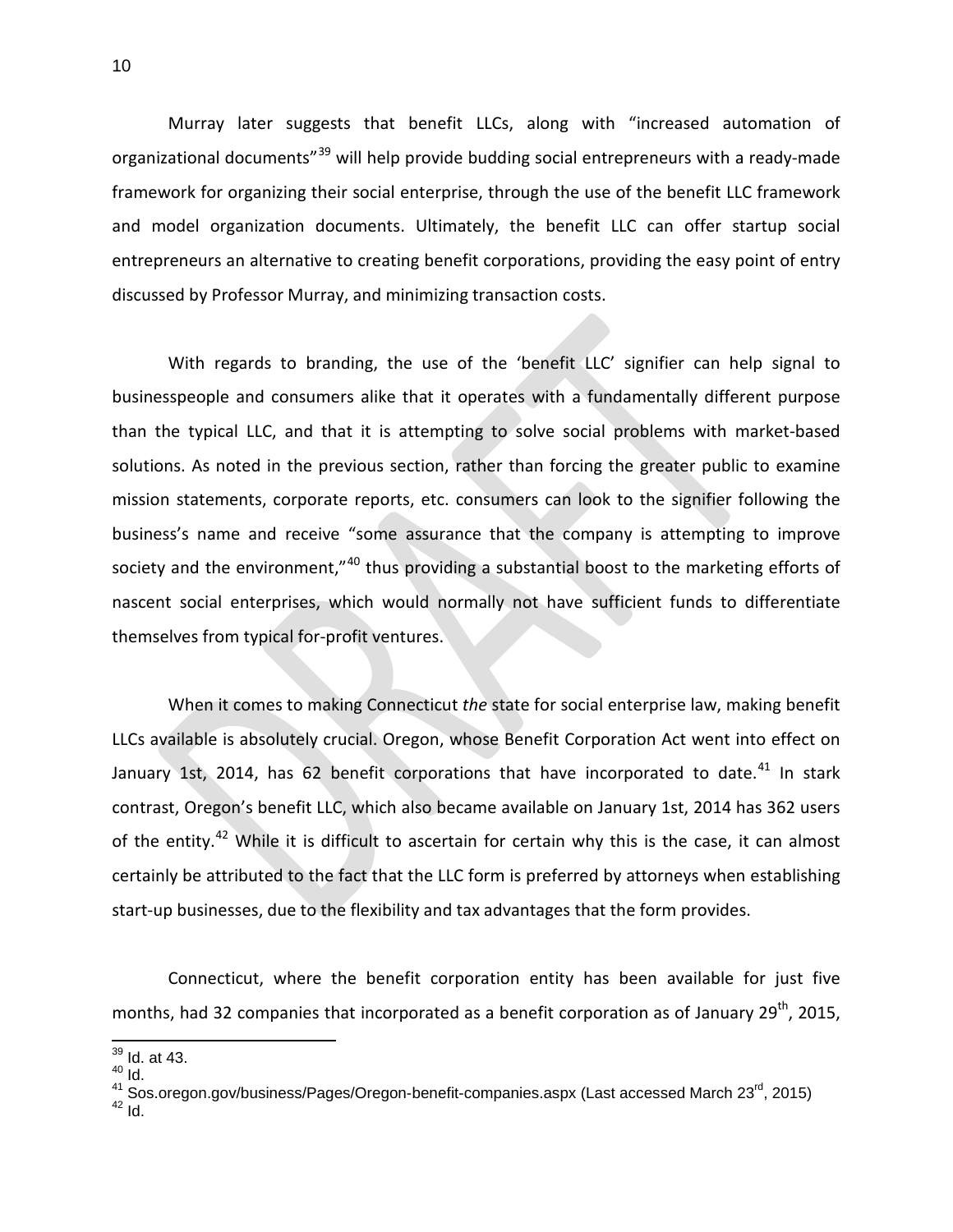a number which is growing.<sup>[43](#page-10-0)</sup> Both Oregon and Connecticut have similar populations (CT - 3.5) million, OR - 3.9 million), <sup>[44](#page-10-1)</sup> and while there is no way to tell whether Connecticut would have a similar adoption rate of benefit LLCs as Oregon has had, judging from initial feedback by social entrepreneurs and attorneys who have weighed the pros and cons of becoming a benefit corporation, the issues associated with electing subchapter S tax status has proven to be insurmountable for many interested in formally organizing their business as a social enterprise under Connecticut law.

## ๏ Access to Entity-Specific Data from Secretary of the State's Office

In a recent article on the intersection between open data and business, the author states "innovation is a function of access to information and knowledge of how government works."<sup>[45](#page-10-2)</sup> This is particularly true in the emerging sector of social enterprise law. States that provide easy access to open data regarding the number of social enterprises incorporated or organized within the state have started to drive innovation within their states, as well as beyond them.

The state of Oregon provides access to real-time data regarding the incorporation or organization of benefit corporations and benefit LLC's within the state, and the state of Washington provides similar data for the social enterprise entity available in that state as well.<sup>[46](#page-10-3)</sup> This provides opportunities for consumers and investors to easily access information about benefit corporations and LLCs, it allows social entrepreneurs to identify each other and build communities of like-minded businesses, and it allows scholars to accurately and efficiently study the state's benefit corporation and LLC sector without having to resort to Freedom of Information Act requests.

<span id="page-10-0"></span><sup>&</sup>lt;sup>43</sup> E-mail correspondence with Attorney Seth Klaskin, Director, Business Services Division, Office of the Secretary of the State, Connecticut. January 30, 2014.<br><sup>44</sup> http://www.census.gov/popest/data/state/totals/2014/index.html

<span id="page-10-2"></span><span id="page-10-1"></span>

<sup>&</sup>lt;sup>44</sup> http://www.census.gov/popest/data/state/totals/2014/index.html<br><sup>45</sup> <http://www.govtech.com/data/Can-Open-Data-Find-Business-Model.html>

<span id="page-10-3"></span><sup>&</sup>lt;sup>46</sup> [http://www.sos.wa.gov/corps/search\\_advanced.aspx](http://www.sos.wa.gov/corps/search_advanced.aspx)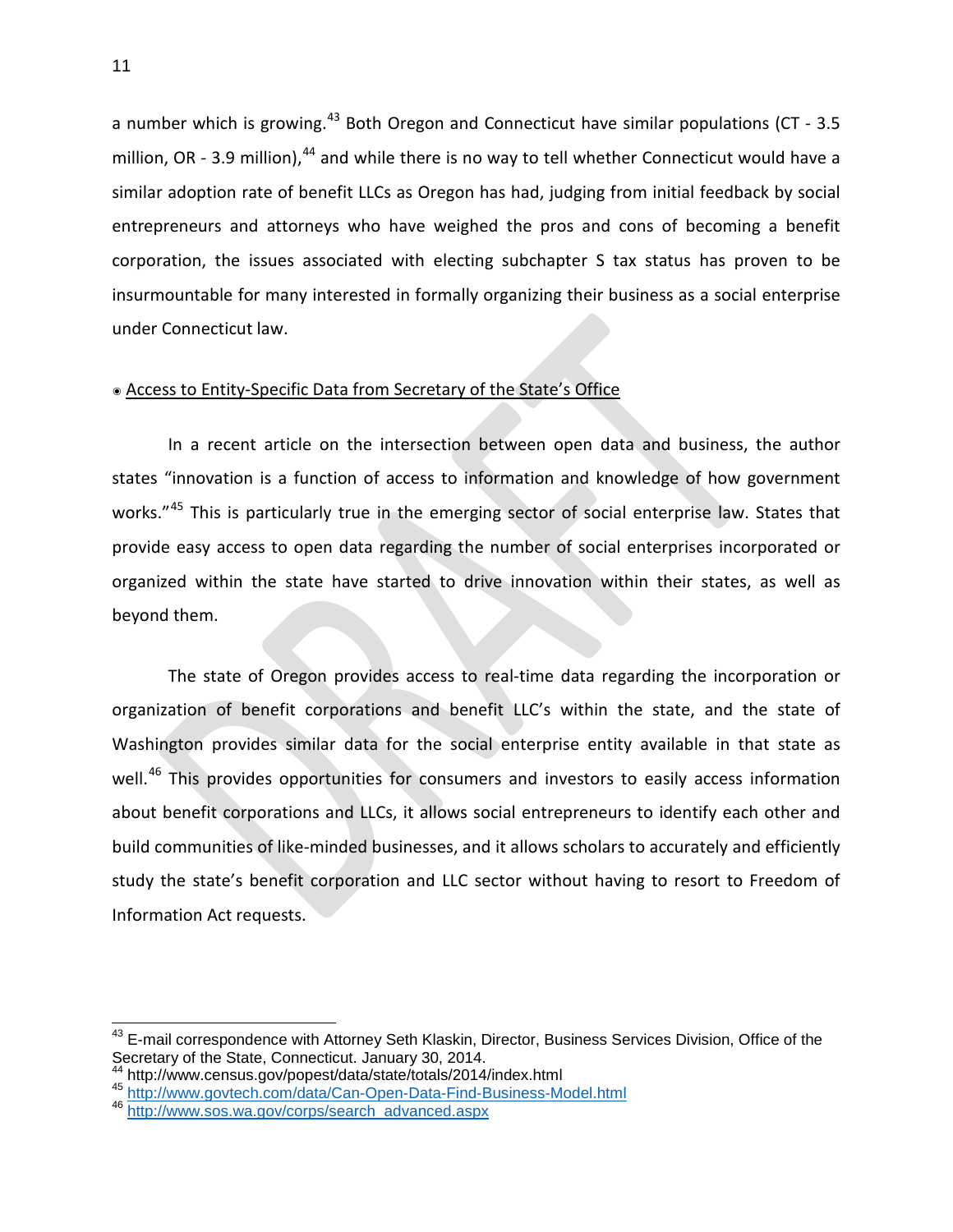An example of the positive effect of opening up entity-specific data to the public is Washington State's "SPCWA" website.<sup>[47](#page-11-0)</sup> The site's founder and administrator, Andrea Gates Sanford, put it together to provide free information about how the social purpose corporation (hereafter "SPC," a social enterprise legal structure available only in Washington, Texas, and California) works, why people would use it, and a list and interactive map showing the names and locations of all of the SPCs operating across the state. In an interview with Ms. Sanford, she mentioned that due to the ease of use of the Washington Secretary of State's website, she only needs to dedicate a few hours each month to updating the list of social purpose corporations in existence in the state, and adding them to the interactive map. Open data allows people like Ms. Sanford to quickly and easily create web applications and other materials that consumers, researchers, and other businesses can use to locate and patronize active social purpose corporations in the state.<sup>[48](#page-11-1)</sup>

Providing open data regarding the adoption of benefit corporations and benefit LLCs can also assist policy-makers as they work to develop Connecticut's social enterprise sector. Without the ability to track the growth of the benefit company sector in Oregon, it would have been extremely difficult to conduct an analysis of the adoption of benefit corporations and LLCs for this report. Maryland, the other state that offers benefit LLCs, does not provide open data regarding the adoption of benefit corps and benefit LLCs, and as a result, it was not possible to access that state's information for this analysis.

Initially, while it might not be possible to update the search capabilities of the Connecticut Secretary of the State's CONCORD system given the state's current fiscal situation, the Secretary of the State's office could publish monthly or quarterly reports outlining the incorporation of new benefit corporations (and eventually benefit LLCs) within the state, and host them on the CONCORD website. Although the information would not be available in real time, providing monthly or quarterly snapshots would still likely have the positive effect that offering real-time data has had in other states, as it would be made available to the public in

<span id="page-11-1"></span><span id="page-11-0"></span>

<sup>&</sup>lt;sup>47</sup> <http://www.spcwa.com/><br><sup>48</sup> Conversation with Andrea Gates Sanford, June 5<sup>th</sup>, 2014.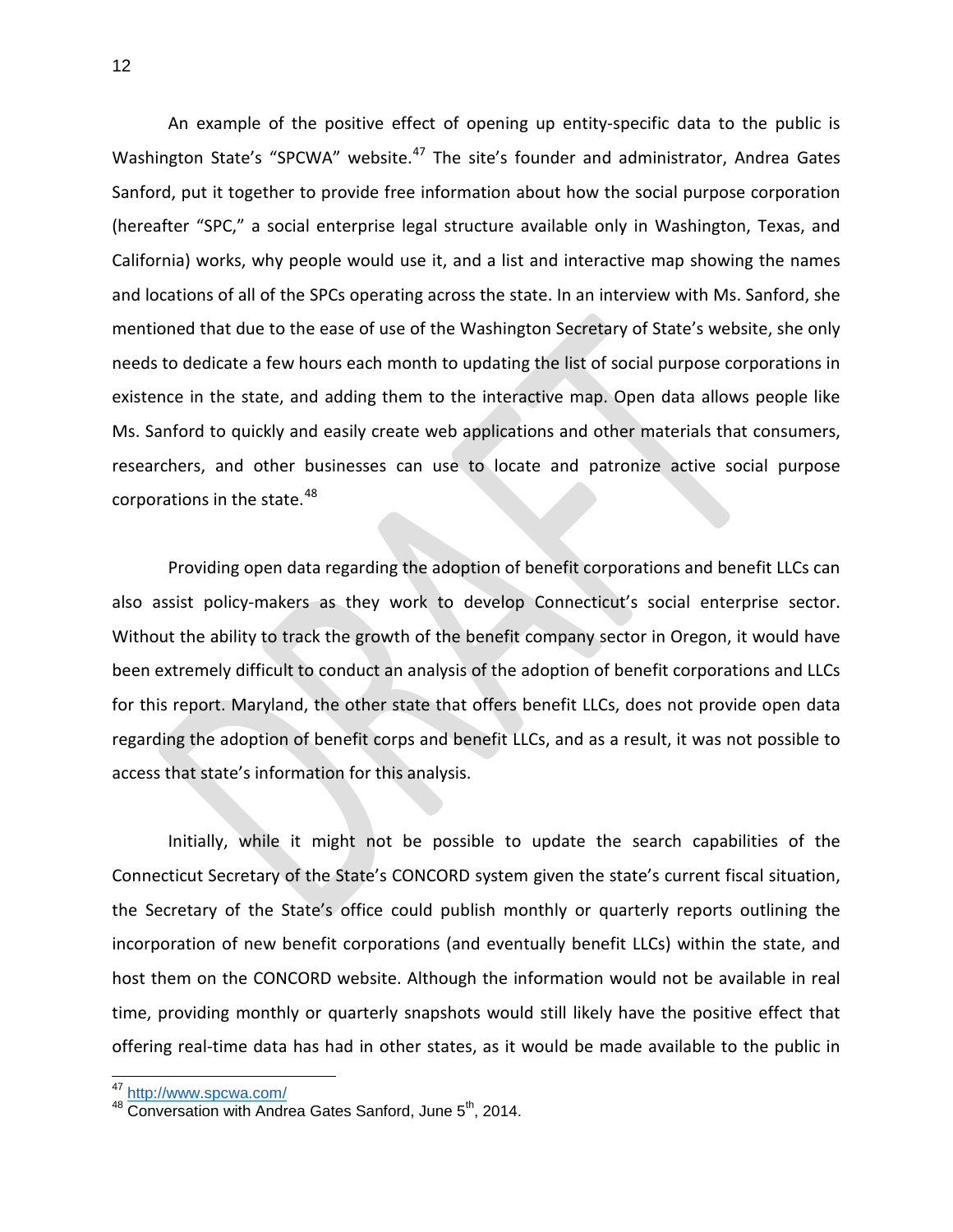regular and predictable intervals. At a later date, however, the state would be well-served by making an investment into infrastructure that would allow for real-time access to data regarding social enterprise entities.

#### ๏ Impact Investor Tax Credits

There are a number of tax credits available to various types of businesses within Connecticut. Perhaps the most relevant to social entrepreneurs is the Angel Investor Tax Credit. Social entrepreneurs, not unlike typical entrepreneurs, are on a constant quest for access to investment capital. Because the majority of the social enterprises currently operating in Connecticut are at the startup phase, incentivizing investment in this stage of company is crucial if the state is to become a leader in the development of the social enterprise law sector.

Currently, the Angel Investor Tax Credit is structured in such a way that investors can receive a 25% tax credit (up to a total of \$250,000 in credits) on investments of \$25,000 or more.<sup>[49](#page-12-0)</sup> The businesses must be Connecticut-based, and engaged in the fields of bioscience, advanced materials, photonics, information technology, or clean technology.<sup>[50](#page-12-1)</sup> Since changes to the credit were put into place in 2012 to lower the amount of investment capital need to qualify for the credit (from \$100,000 to \$25,000), there has been increased use of the credit.<sup>[51](#page-12-2)</sup> According to an article published shortly after the changes to the credit were made, "the number grew with 84 angel investors pledging \$8.6 million in 23 companies as compared to 13 angel investors pledging \$2.4 million to 9 companies in the six month prior to revision."<sup>[52](#page-12-3)</sup>

To promote investment in Connecticut social enterprises, the Angel Investor Tax Credit should be modified to include "social enterprise" as a sixth business category eligible for the tax credit. To do so would likely require the development of a statutory definition of what constitutes a "social enterprise" for purposes of the tax credit. There is no precedent for

<sup>49</sup> <http://ctinnovations.com/angels>

<span id="page-12-1"></span><span id="page-12-0"></span><sup>50</sup> http://ctinnovations.com/pdf/Angel%20Leglislation.pdf

<span id="page-12-2"></span><sup>51</sup> [http://articles.courant.com/2012-06-08/business/hc-angel-investor-credits-20120608\\_1\\_angel](http://articles.courant.com/2012-06-08/business/hc-angel-investor-credits-20120608_1_angel-investors-tax-credit-start-up-firms)[investors-tax-credit-start-up-firms](http://articles.courant.com/2012-06-08/business/hc-angel-investor-credits-20120608_1_angel-investors-tax-credit-start-up-firms)

<span id="page-12-3"></span> $52$  Understanding the Angel Investor Tax Credit, by Diego Mas Gonzales